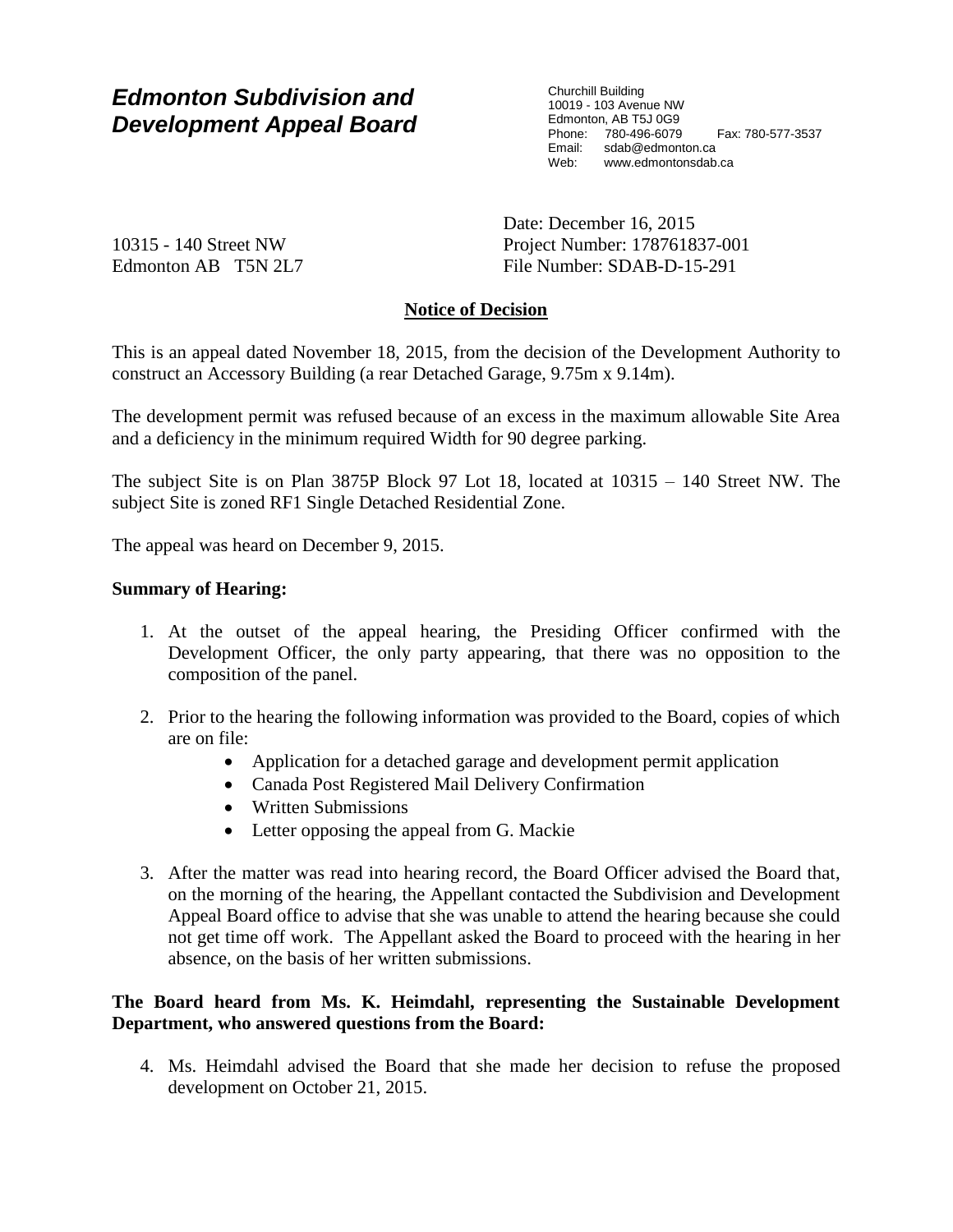- 5. On the same day, Ms. Heimdahl sent the Appellant a copy of the decision by Registered Mail, and advised the Appellant of her decision by email.
- 6. The Canada Post Registered Mail delivery receipt confirms that the Appellant received the Development Officer's written decision on November 2, 2015.

#### **Decision:**

The Board finds that the Appellant did not file the Notice of Appeal within 14 days as required by Section 686(1)(a)(i) of the *Municipal Government Act*. The Board, therefore, has no jurisdiction to hear the appeal.

#### **Reasons for Decision:**

The Board finds the following:

- 1. The Development Officer's decision to refuse the proposed development is dated October 21, 2015.
- 2. The Development Officer's written submissions contain a copy of an email the Development Officer sent to the Appellant on October 21, 2015, advising her of the decision and the reasons for refusal.
- 3. The Appellant filed the Notice of Appeal on November 18, 2015.
- 4. Therefore, the Appeal was not filed within the statutory requirements set out in Section 686(1)(a)(i) of the *Municipal Government Act*.
- 5. In any event, the Board also notes that the Development Officer provided a signed Canada Post Registered Mail delivery confirmation receipt for the written decision, which is dated November 2, 2015.
- 6. Even if the Board relied on the Canada Post Registered Mail delivery notice dated November 2, 2015, as the date from which the limitation period began, the Appellant still did not file her appeal within the required time because the Notice of Appeal was not filed until November 18, 2015.

#### **Important Information for Applicant/Appellant**

1. This decision may be appealed to the Alberta Court of Appeal on a question of law or jurisdiction under Section 688 of the *Municipal Government Act*, R.S.A. 2000, c. M-26. If the Subdivision and Development Appeal Board is served with notice of an application for leave to appeal its decision, such notice shall operate to suspend the Development Permit.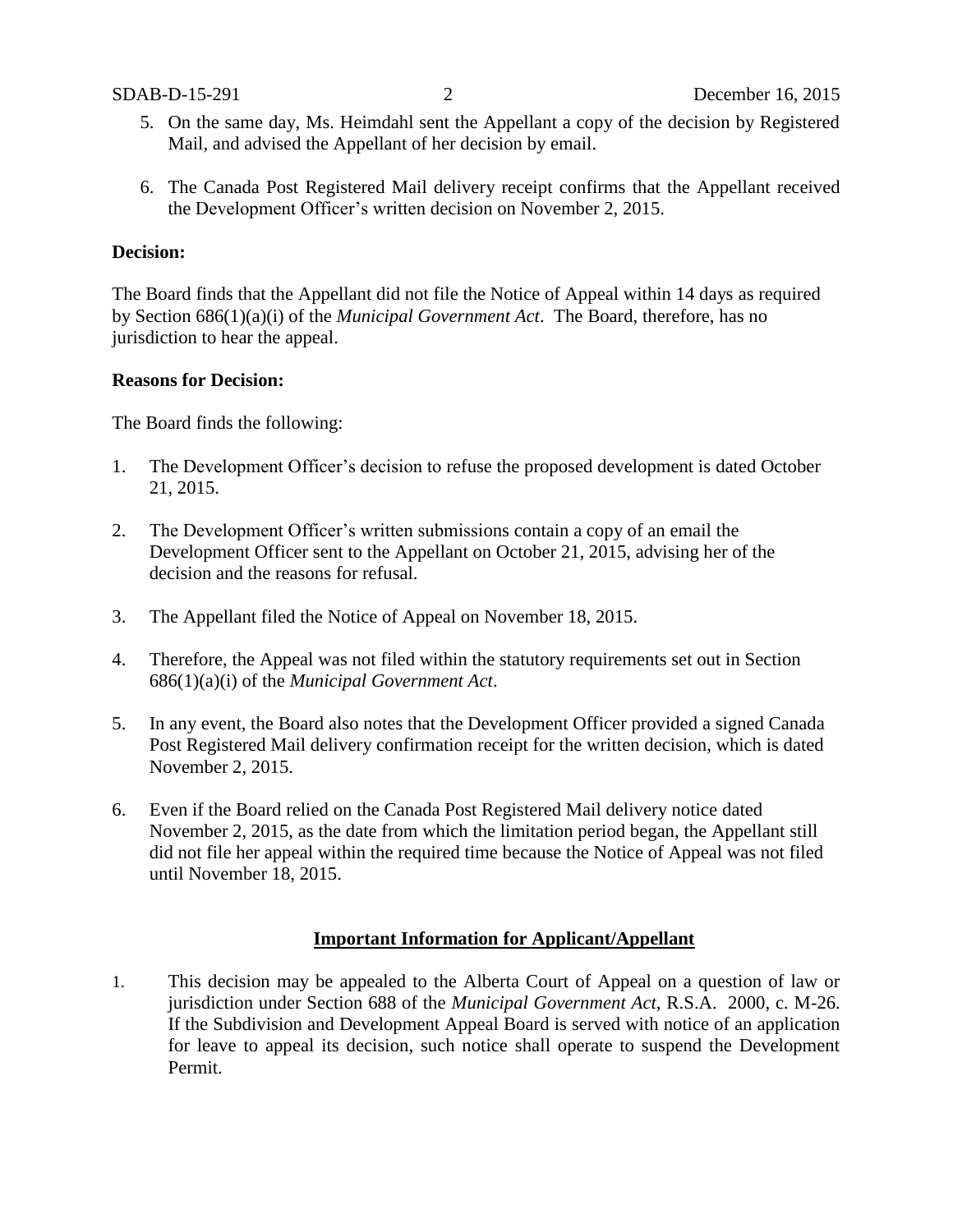*NOTE: The City of Edmonton does not conduct independent environmental checks of land within the City. If you are concerned about the stability of this property for any purpose, you should conduct your own tests and reviews. The City of Edmonton, when issuing a development permit, makes no representations and offers no warranties as to the suitability of the property for any purpose or as to the presence or absence of any environmental contaminants on the property.*

> Ms. K. Cherniawsky, Presiding Officer Subdivision and Development Appeal Board

CC: City of Edmonton, Sustainable Development, Attn: Kendall Heimdahl / Anlin Wen